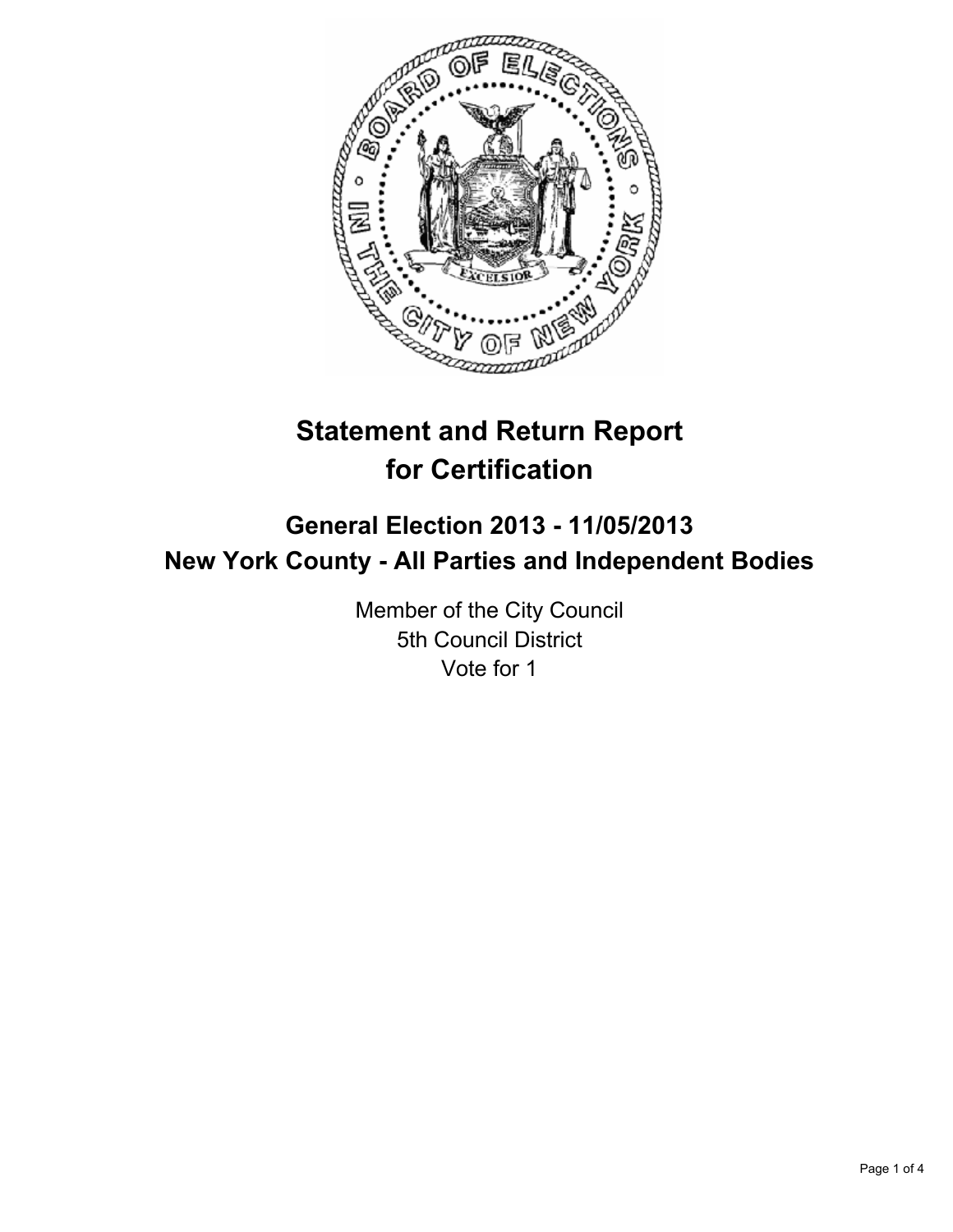

## **Assembly District 68**

| <b>PUBLIC COUNTER</b>                                    | 2,130 |
|----------------------------------------------------------|-------|
| <b>EMERGENCY</b>                                         | 0     |
| <b>ABSENTEE/MILITARY</b>                                 | 46    |
| <b>FFDFRAL</b>                                           | 0     |
| <b>SPECIAL PRESIDENTIAL</b>                              | 0     |
| <b>AFFIDAVIT</b>                                         | 37    |
| <b>Total Ballots</b>                                     | 2,213 |
| Less - Inapplicable Federal/Special Presidential Ballots | 0     |
| <b>Total Applicable Ballots</b>                          | 2,213 |
| <b>BEN KALLOS (DEMOCRATIC)</b>                           | 1,495 |
| DAVID PAUL GARLAND (REPUBLICAN)                          | 350   |
| MICAH Z. KELLNER (WORKING FAMILIES)                      | 93    |
| DAVID PAUL GARLAND (INDEPENDENCE)                        | 20    |
| DAVID PAUL GARLAND (LIBERTARIAN)                         | 18    |
| DAVID PAUL GARLAND (SAVE 2ND AVENUE)                     | 0     |
| DAVID PAUL GARLAND (LIBERAL)                             | 3     |
| DAVID PAUL GARLAND (DUMP THE DUMP)                       | 22    |
| <b>GWEN GOODWIN (WRITE-IN)</b>                           | 1     |
| MATT MORAN (WRITE-IN)                                    | 1     |
| UNATTRIBUTABLE WRITE-IN (WRITE-IN)                       | 2     |
| <b>Total Votes</b>                                       | 2,005 |
| Unrecorded                                               | 208   |

## **Assembly District 73**

| <b>PUBLIC COUNTER</b>                                    | 7.717    |
|----------------------------------------------------------|----------|
| <b>EMERGENCY</b>                                         | 0        |
| ABSENTEE/MILITARY                                        | 276      |
| <b>FEDERAL</b>                                           | 0        |
| <b>SPECIAL PRESIDENTIAL</b>                              | $\Omega$ |
| <b>AFFIDAVIT</b>                                         | 102      |
| <b>Total Ballots</b>                                     | 8,095    |
| Less - Inapplicable Federal/Special Presidential Ballots | 0        |
| <b>Total Applicable Ballots</b>                          | 8,095    |
| <b>BEN KALLOS (DEMOCRATIC)</b>                           | 4,421    |
| DAVID PAUL GARLAND (REPUBLICAN)                          | 2,428    |
| MICAH Z. KELLNER (WORKING FAMILIES)                      | 432      |
| DAVID PAUL GARLAND (INDEPENDENCE)                        | 95       |
| DAVID PAUL GARLAND (LIBERTARIAN)                         | 45       |
| DAVID PAUL GARLAND (SAVE 2ND AVENUE)                     | 8        |
| DAVID PAUL GARLAND (LIBERAL)                             | 5        |
| DAVID PAUL GARLAND (DUMP THE DUMP)                       | 98       |
| SHIVA SHACMT (WRITE-IN)                                  | 1        |
| UNATTRIBUTABLE WRITE-IN (WRITE-IN)                       | 1        |
| <b>Total Votes</b>                                       | 7,534    |
| Unrecorded                                               | 561      |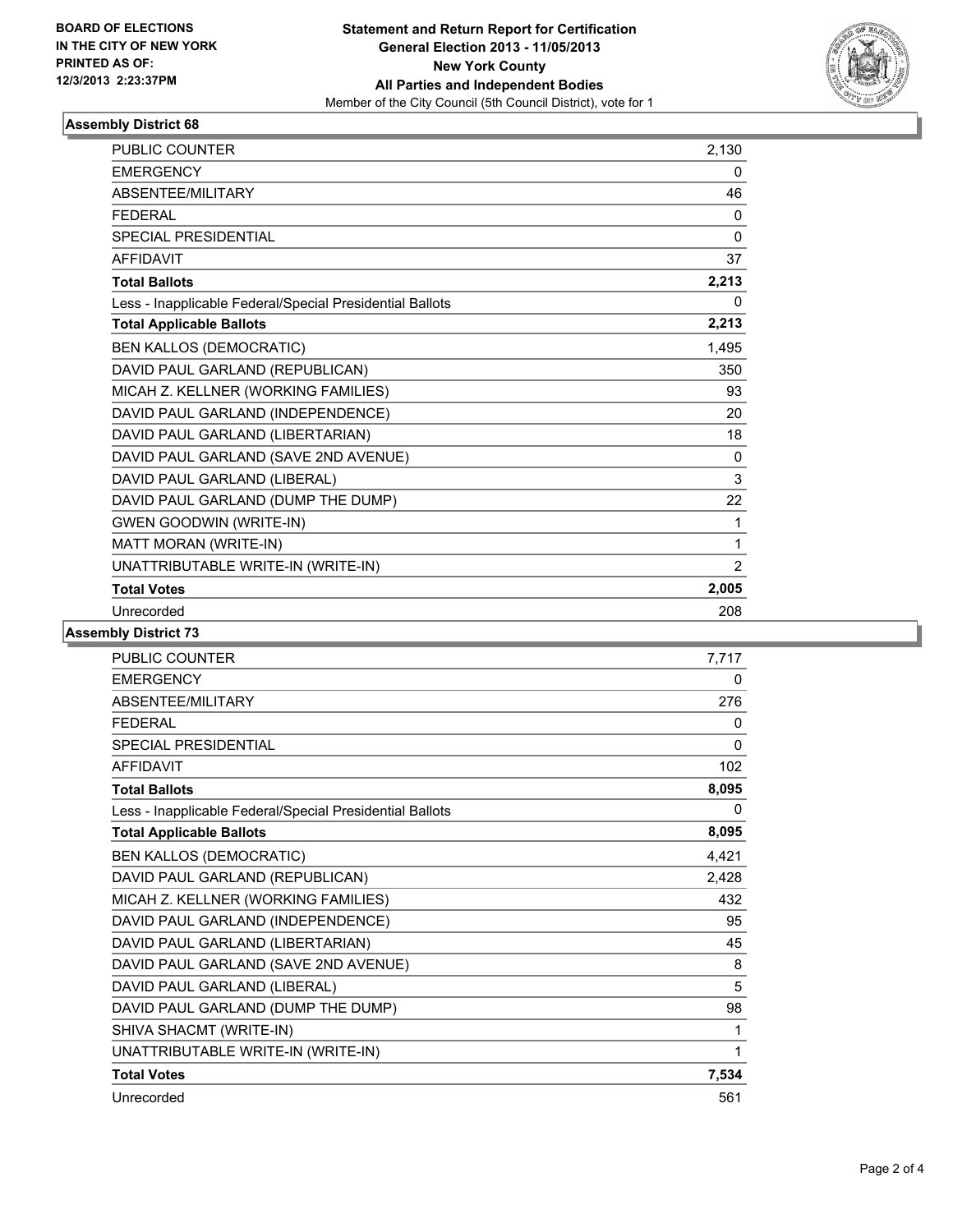

### **Assembly District 74**

| <b>PUBLIC COUNTER</b>                                    | 0            |
|----------------------------------------------------------|--------------|
| <b>EMERGENCY</b>                                         | $\mathbf{0}$ |
| ABSENTEE/MILITARY                                        | $\mathbf{0}$ |
| <b>FEDERAL</b>                                           | 0            |
| SPECIAL PRESIDENTIAL                                     | 0            |
| <b>AFFIDAVIT</b>                                         | 0            |
| <b>Total Ballots</b>                                     | 0            |
| Less - Inapplicable Federal/Special Presidential Ballots | 0            |
| <b>Total Applicable Ballots</b>                          | 0            |
| <b>BEN KALLOS (DEMOCRATIC)</b>                           | 0            |
| DAVID PAUL GARLAND (REPUBLICAN)                          | $\mathbf{0}$ |
| MICAH Z. KELLNER (WORKING FAMILIES)                      | $\mathbf{0}$ |
| DAVID PAUL GARLAND (INDEPENDENCE)                        | $\mathbf{0}$ |
| DAVID PAUL GARLAND (LIBERTARIAN)                         | 0            |
| DAVID PAUL GARLAND (SAVE 2ND AVENUE)                     | 0            |
| DAVID PAUL GARLAND (LIBERAL)                             | 0            |
| DAVID PAUL GARLAND (DUMP THE DUMP)                       | 0            |
| <b>Total Votes</b>                                       | 0            |

### **Assembly District 76**

| PUBLIC COUNTER                                           | 22,487   |
|----------------------------------------------------------|----------|
| <b>EMERGENCY</b>                                         | 1        |
| <b>ABSENTEE/MILITARY</b>                                 | 724      |
| <b>FEDERAL</b>                                           | 0        |
| <b>SPECIAL PRESIDENTIAL</b>                              | $\Omega$ |
| <b>AFFIDAVIT</b>                                         | 252      |
| <b>Total Ballots</b>                                     | 23,464   |
| Less - Inapplicable Federal/Special Presidential Ballots | 0        |
| <b>Total Applicable Ballots</b>                          | 23,464   |
| <b>BEN KALLOS (DEMOCRATIC)</b>                           | 12.219   |
| DAVID PAUL GARLAND (REPUBLICAN)                          | 6,665    |
| MICAH Z. KELLNER (WORKING FAMILIES)                      | 2,593    |
| DAVID PAUL GARLAND (INDEPENDENCE)                        | 275      |
| DAVID PAUL GARLAND (LIBERTARIAN)                         | 112      |
| DAVID PAUL GARLAND (SAVE 2ND AVENUE)                     | 11       |
| DAVID PAUL GARLAND (LIBERAL)                             | 16       |
| DAVID PAUL GARLAND (DUMP THE DUMP)                       | 347      |
| <b>ASSATA SHAKUR (WRITE-IN)</b>                          | 1        |
| ELLERY GELFORD FAMNER VAN (WRITE-IN)                     | 1        |
| ERASMA BERAS (WRITE-IN)                                  | 1        |
| HELENE GNENE (WRITE-IN)                                  | 1        |
| HELENE JNANE (WRITE-IN)                                  | 1        |
| KIERAN FARELL (WRITE-IN)                                 | 1        |
| <b>Total Votes</b>                                       | 22,244   |
| Unrecorded                                               | 1,220    |